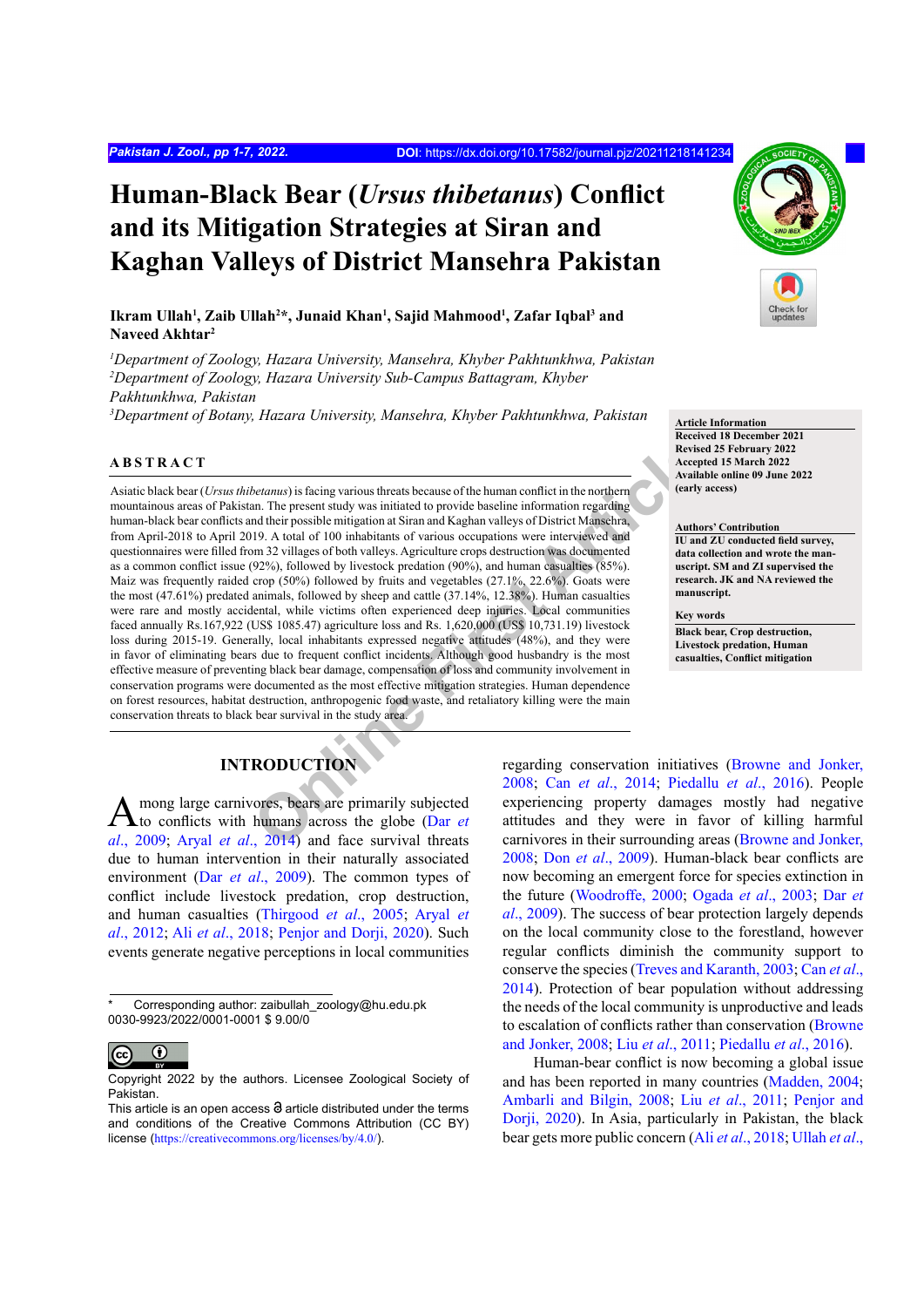[2020\)](#page-6-6) than any other carnivore due to regular interaction with rural communities (Abbas *et al*[., 2015](#page-5-10); [Naeem](#page-5-11) *et al*[., 2016](#page-5-11)). This may be due to changes in forested land use patterns, such as agricultural land expansion, human dependence on forest resources, infrastructure development, and rising human population around bear habitats, as well as disturbance of bear habitats ([Woodroffe,](#page-6-3) [2000;](#page-6-3) [Sathyakumar, 2001](#page-6-7); Can *et al*[., 2014](#page-5-5)). Black bear usually competes with humans for cover, security, food, and space. Anthropogenic food is the major attractant to compel the bears toward a human settlement. This gives rise to human black-bear conflict throughout their range [\(Bargali](#page-5-12) *et al*., 2005; [Escobar](#page-5-13) *et al*., 2015). Additionally, black bears also cause huge damage to agriculture crops, beehives, livestock, fish farms, and humans located around their habitat ([Chauhan, 2003](#page-5-14); Bargali *et al*., 2005; Penjor [and Dorji, 2020](#page-6-1); Khan *et al*., 2021; Ullah *et al*., 2021c).

**Example 19** The second source of example the second source of example and humans located around The second source of example the al., 2005; Penjor and open-ended answers. Key exported various indigenous villagers were sel Researchers have reported various indigenous methods useful to reduce black bear damage to crops and livestock, such as the use of barbed wire fencing around valuable crops, keeping guard dogs (Ogada *et al*., 2003), and drumming empty metal containers (Charoo *et al*., 2011; Can *et al*[., 2014](#page-5-5)). Numerous studies have been conducted regarding human-black bear interaction in the northern region of Pakistan and highlighted an increase in incidents of human-bear conflicts through the last decade (Awais *et al*[., 2016](#page-5-16); Naeem *et al*., 2016; Ali *et al*., 2018; Ullah *et al*., [2020\)](#page-6-6). We present baseline information regarding patterns of human-black bear conflict and mitigation based on field observations and conducting interviews or questionnairebased surveys at Siran and Kaghan valleys of District Mansehra, Khyber Pakhtunkhwa, Pakistan.

# **MATERIALS AND METHODS**

#### *Study area*

The study was conducted at Siran and Kaghan valleys of District Mansehra (34° to 35°N and 72° to 74°E), Khyber Pakhtunkhwa, Pakistan ([Waseem and Ali, 2011](#page-6-9)). The study area lies under the Himalayan moist temperate forest zone, has diverse ecosystems, and supports an extensive variety of wildlife species ([Qasim](#page-6-10) *et al*., 2013). Both valleys are situated to North-West and North-East sides of the district covering 35,744 hectares of the area including Reserved and Guzara forests. The land use of both valleys comprises agricultural land (2.6%), forestry (24.6%), highland pasture (55%), and 17.8% unproductive used for infrastructure (Ali *et al*[., 2018](#page-5-3), Ullah *et al*[., 2021a,](#page-6-11) [b\)](#page-6-8).

#### *Methods*

We conducted interviews and a questionnaire-based

survey from the residents of 32 villages including seasonal settlements of both valleys. These methods are mostly used and acceptable in conservation science that provide opportunities for researchers to closely assess the explicit and tacit aspects of the community regarding humanwildlife interaction (Ali *et al*[., 2018](#page-5-3); Ullah *et al*[., 2020](#page-6-6)).

First, we randomly interviewed local inhabitants of both valleys based on their interests. This method is different from structured questionnaires as this provides chances of a two-way conversation and follows the discussion regarding the concerned issue. During field visits, informants were interviewed at public places, hotels, or hiking tracks to assess human wildlife conflict and factors affecting the local peoples [\(White](#page-6-12) *et al*., 2005).

The second source of data collection was a questionnaire survey. The questions of the questionnaire had open-ended answers. Key informants and affected villagers were selected for questionnaire filling by adopting participatory rural appraisal (PRA) techniques ([White](#page-6-12) *et al*., 2005). Teachers, forest and wildlife staff, hunters, and labor were also questioned during the field survey. The respondents were questioned in their native languages (Urdu and Hindko). A total of 100 questionnaires were filled in with the help of local wildlife staff members and local villagers from selected villages of both the valleys (Appendix 1). Finally, the collected information was logically verified by the researcher through proxy questions by following ([Waseem and Ali, 2011](#page-6-9); [Abbas](#page-5-10) *et al*., 2015; Ali *et al*., 2015).

#### **RESULTS**

#### *Demographic assessment of respondents*

Livestock keeping and agriculture farming were the main sources of livelihood in both valleys. Goat and sheep were the most kept animals preferred to cattle. Most of the villagers were farmers (37%) and had a high interaction rate with bears (51%). People interviewed were mostly illiterate (53%, n=53), whereas  $47%$  (n=47) had various educational levels ([Table VI](#page-4-0)).

#### *Human black bear conflicts*

*Agriculture crop destruction*

Villagers reported 66 cases of crop damages, of which 50% (n=33) damages occurred to maize crop during Summer followed by Autumn (48%, n=32). Although most cases of crop damages (72%, n=48) occurred close to the forest edge within a distance  $\leq$  250m (51%, n=34) from seasonal huts or villages. The mean value of bear damage in single attacks was  $197.8 \pm 78.4$  kg, of which maize was  $192.5 \pm 75.7$ , fruits  $2.9 \pm 1.4$  and vegetables  $2.37 \pm 1.2$  kg, respectively. Whereas the mean area raided was  $15.1 \pm 4.1$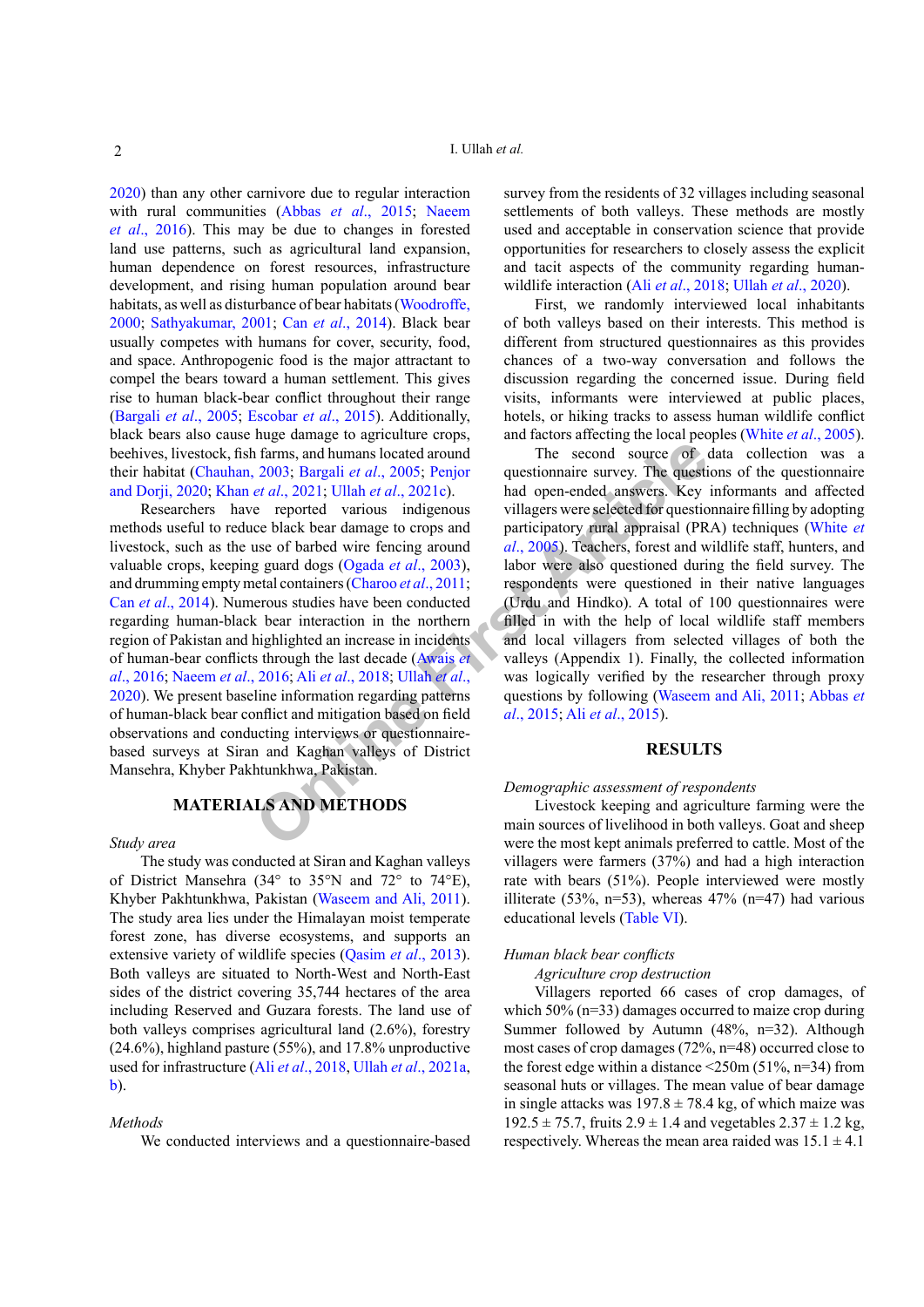m² of total area (453 m²). Overall minimum damage to the local community was counted as 5863 kg, which is equal to Rs. 167,922 (US\$ 1085.47) annually ([Table](#page-2-0) I).

#### *Livestock predation*

A total of 105 cases of killed livestock during 2015- 19 were recorded, of which 47% (n=50) predated animals were goats and sheep  $(37\%, n=39)$  and cattle  $(12\%, n=13)$ [\(Table II](#page-2-1)). Mostly predation occurred in Autumn (57%, n=60), at night time (74%, n=78) within dense forest (70%, n=74). Although  $63\%$  (n=67) attacks occurred  $\leq 500$ m distance from seasonal huts. The mean value of livestock predation was  $(27 \pm 8.25)$  animals per year; goats  $(12.5$  $\pm$  3.7), sheep (9.7  $\pm$  2.5), cattle (3.2  $\pm$  1.2) respectively. Based on local market value, black bear inflicted an annual economic loss of Rs. 1,620,000 (US\$ 10,731.19) to local villagers at both valleys (Tables II, III).

#### <span id="page-2-0"></span>*Human casualties*

of which in one attacked victim was busy in defecation during night time. Further detail of the victim's profile is shown in [Table IV](#page-3-1).

#### *Mitigation strategies*

[Table V](#page-4-1) shows that self guarding is the most (35%) effective method for protecting livestock herd from black bear attacks, whereas 30% of respondents suggested barbed wire fencing to check agriculture crop destruction. The majority of respondents (70%) suggested that compensation of loss was the best solution for reducing the retaliatory killing of black bear while 25% were in favor of the involvement of local people in a conservation program to resolve human-black bear conflicts.

#### *Community attitude*

| Based on local market value, black bear inflicted an annual<br>economic loss of Rs. 1,620,000 (US\$ 10,731.19) to local<br>villagers at both valleys (Tables II, III).<br>Human casualties<br>We recorded 30 incidents of human casualties,<br>of which 6 incidents resulted in human death, while<br>24 attacks led to serious injuries. Most $(46\%, n=14)$<br>incidents occurred accidentally within dense forest (50%,<br>$n=15$ ) when victims were searching cattle (33%, $n=10$ ).<br>In addition, five incidents occurred inside the village,<br>Table I. Reported cases of black bear damage to agriculture crops, fruit, and vegetable from respondents at Siran<br>and Kaghan valleys of District Mansehra during April 2018-April 2019. |         |                           |         |                        |                                   | (Table VI).   | Community attitude | Most of the local inhabitants $(n=48)$ expressed<br>a negative attitude regarding black bears' presence in<br>their surroundings. A relationship in attitude was found<br>among the respondents' age, occupation, and interaction<br>with a black bear. Respondents living close to forestland<br>generally showed negative attitudes, whereas shepherds<br>disliked bears more often than farmers. Similarly, elder<br>villagers mostly disliked bears more than younger people |                                    |              |
|-----------------------------------------------------------------------------------------------------------------------------------------------------------------------------------------------------------------------------------------------------------------------------------------------------------------------------------------------------------------------------------------------------------------------------------------------------------------------------------------------------------------------------------------------------------------------------------------------------------------------------------------------------------------------------------------------------------------------------------------------------|---------|---------------------------|---------|------------------------|-----------------------------------|---------------|--------------------|----------------------------------------------------------------------------------------------------------------------------------------------------------------------------------------------------------------------------------------------------------------------------------------------------------------------------------------------------------------------------------------------------------------------------------------------------------------------------------|------------------------------------|--------------|
| Site name                                                                                                                                                                                                                                                                                                                                                                                                                                                                                                                                                                                                                                                                                                                                           |         | Attacks frequency $(\% )$ |         | <b>Total</b><br>$(\%)$ | Minimum estimated damage<br>(kgs) |               |                    | Total $(\% )$<br>(kgs)                                                                                                                                                                                                                                                                                                                                                                                                                                                           | Area raided Elevation<br>$(m^2)\%$ | ranges $(m)$ |
|                                                                                                                                                                                                                                                                                                                                                                                                                                                                                                                                                                                                                                                                                                                                                     | Maiz    | Fruit                     | $Veg^*$ |                        | <b>Maize</b>                      | <b>Fruits</b> | Veg*               |                                                                                                                                                                                                                                                                                                                                                                                                                                                                                  |                                    |              |
| Kaghan valley                                                                                                                                                                                                                                                                                                                                                                                                                                                                                                                                                                                                                                                                                                                                       | 18(27)  | 12(18)                    | 09(13)  | 39 (58)                | 2,725                             | 30            | 23                 | 2778 (47.3)                                                                                                                                                                                                                                                                                                                                                                                                                                                                      | 232(51.5)                          | 1820-2250    |
| Siran valley                                                                                                                                                                                                                                                                                                                                                                                                                                                                                                                                                                                                                                                                                                                                        | 15(22)  | 06(9)                     | 06(9)   | 27(40)                 | 3,050                             | 20            | 15                 | 3085 (52.6)                                                                                                                                                                                                                                                                                                                                                                                                                                                                      | 221(48.5)                          | 1900-2350    |
| Total                                                                                                                                                                                                                                                                                                                                                                                                                                                                                                                                                                                                                                                                                                                                               | 33 (50) | 18(27)                    | 15(22)  | 66 (99)                | 5,775                             | 50            | 38                 | 5863                                                                                                                                                                                                                                                                                                                                                                                                                                                                             | 453                                |              |
| Mean±SEM                                                                                                                                                                                                                                                                                                                                                                                                                                                                                                                                                                                                                                                                                                                                            |         |                           |         |                        | $192.5 \pm 75.7$                  | $2.9 \pm 1.4$ | $2.3 \pm 1.2$      | $197.8 \pm 78.4$                                                                                                                                                                                                                                                                                                                                                                                                                                                                 | $15.1 \pm 4.1$                     |              |

Veg\*, Vegetable.

<span id="page-2-1"></span>**Table II. Reported cases of livestock predation by a black bear and its local market value in Pak rupees, from respondents of Siran and Kaghan valleys of District Mansehra during 2015- 2019.**

| <b>Attacks frequency (%)</b> |                |               |               |              |              | Local market value |         |         |                   |           |
|------------------------------|----------------|---------------|---------------|--------------|--------------|--------------------|---------|---------|-------------------|-----------|
| <b>Years</b>                 | Goat           | <b>Sheep</b>  | Cattle        | Other*       | <b>Total</b> | Goat               | Sheep   | Cattle  | <b>Others</b>     | Total     |
| 2015                         | 12             | 10            | 02            | 00           | 24           | 180.000            | 100.000 | 60,000  | $\qquad \qquad -$ | 340,000   |
| 2016                         | 10             | 07            | 03            | 00           | 20           | 150,000            | 70.000  | 90,000  | $\qquad \qquad -$ | 310,000   |
| 2017                         | 10             | 13            | 03            | 02           | 27           | 150.000            | 130,000 | 90.000  | 60,000            | 430,000   |
| 2018                         | 18             | 09            | 05            | 01           | 33           | 270,000            | 90,000  | 150,000 | 30,000            | 540,000   |
| Total                        | 50(47)         | 39 (37)       | 13 (12)       | 03(2)        | 105          | 750,000            | 390,000 | 390,000 | 90,000            | 1,620,000 |
| $Mean \pm SEM$               | $12.5 \pm 3.7$ | $9.7 \pm 2.5$ | $3.2 \pm 1.2$ | $.5 \pm 0.7$ | $27\pm8.25$  |                    |         |         |                   |           |

Other, Horse; Donkey, Mule.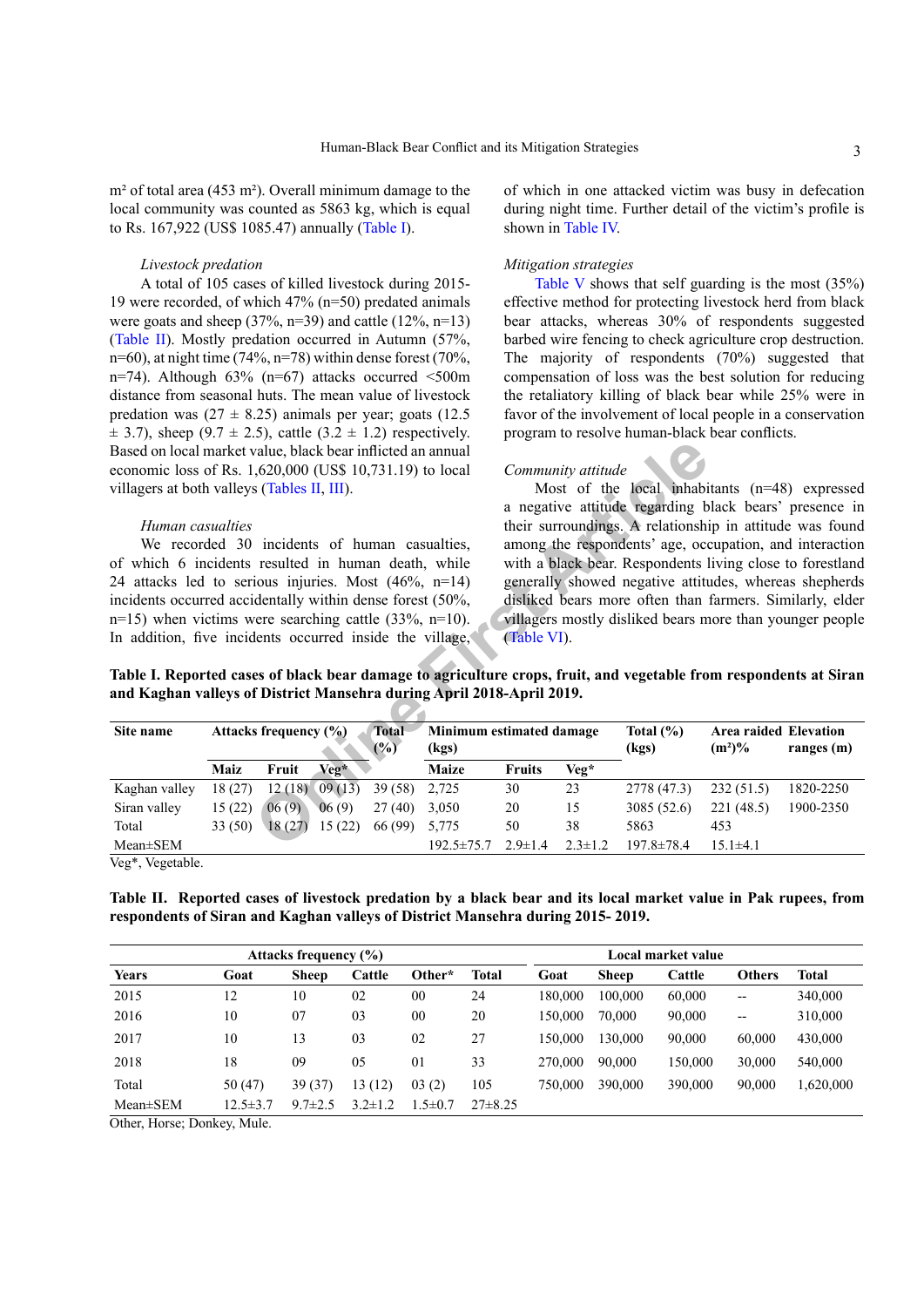<span id="page-3-0"></span>**Table III. Black bear damage to agriculture crops and livestock predation at Siran and Kaghan Valleys of District Mansehra Pakistan during April 2018- April 2019.**

<span id="page-3-1"></span>**Table IV. Reported cases of human casualties by a black bear, and description of victim profile at Siran and Kaghan Valleys of District Mansehra Pakistan, during April 2018-April 2019.**

| <b>Description</b>                         | Crop             |                  | Livestock |                 | <b>Sites</b>                |  |  |
|--------------------------------------------|------------------|------------------|-----------|-----------------|-----------------------------|--|--|
|                                            |                  | damage           | killed    |                 | Siran valley                |  |  |
|                                            | $\#$             | $(\%)$           | $\#$      | $(\%)$          | Kaghan valley               |  |  |
| Total                                      | 66               | 100              |           | 105 (100)       | Total                       |  |  |
| <b>Season of attack</b>                    |                  |                  |           |                 | Variables of a bear attack  |  |  |
| Spring                                     | 01               | 01               | 09        | 08              | <b>Sex</b>                  |  |  |
| Summar                                     | 33               | 50               | 25        | 23              | Men                         |  |  |
| Autumn                                     | 32               | 48               | 60        | 57              | Women                       |  |  |
| Winter                                     | $\boldsymbol{0}$ | $\boldsymbol{0}$ | 11        | 10              | Children                    |  |  |
| Time of attack                             |                  |                  |           |                 | Season of attack            |  |  |
| Morning                                    | 10               | 15               | 03        | 02              | Winter                      |  |  |
| Day time                                   | 05               | 22               | 05        | 04              | Spring                      |  |  |
| Evening                                    | 06               | 09               | 19        | 18              | Summer                      |  |  |
| Night                                      | 45               | 68               | 78        | 74              | Autumn                      |  |  |
| <b>Place of attack</b>                     |                  |                  |           |                 | <b>Time of attack</b>       |  |  |
| Dense forest                               |                  |                  | 74        | 70              | Morning                     |  |  |
| Pasture                                    | 05               | 07               | 13        | 12              | Day time                    |  |  |
| Inside Village                             | 13               | 19               | 05        | 04              | Evening                     |  |  |
| Edge of forest                             | 48               | 72               | 13        | 12 <sup>°</sup> | Night                       |  |  |
| <b>Distance from forest/ Seasonal huts</b> |                  |                  |           |                 | <b>Place of attack</b>      |  |  |
| $<$ 250m                                   | 34               | 51               | 13        | 12              | Dense forest                |  |  |
| >350m                                      | 20 <sup>°</sup>  | 30<              | 25        | 23              | Edge of forest              |  |  |
| $<$ 500 $m$                                | 12               | 18               | 67        | 63              | Inside Village              |  |  |
| Elevation range (m)                        |                  |                  |           |                 | Type of attack              |  |  |
| 1800-2000                                  | 25               | 37               | 20        | 19              | Accidentally                |  |  |
| 2000-2400                                  | 41               | 62               | 85        | 80              | Provoked                    |  |  |
| Nature of damage                           |                  |                  |           |                 | Predatory or defending cubs |  |  |
| High                                       |                  | 45               |           |                 | <b>Behavior of bear</b>     |  |  |
| Moderate                                   | 20               | 30               |           |                 | Running with four legs      |  |  |
| Low                                        | 16               | 24               |           |                 | Standing on hind limbs      |  |  |

## **DISCUSSION**

We assessed three major conflict types including; crop destruction, livestock predation, and human casualties, as has been reported by Awais *et al*[. \(2016\)](#page-5-16) and Ali *[et al](#page-5-3)*. [\(2018\)](#page-5-3) at Kaghan valley. However, the researchers claim that such conflicts often occurred for shared and limited resources between a human and black bear ([Graham](#page-5-17) *et al*., [2005](#page-5-17); Don *et al*., [2009;](#page-5-6) Ali *et al*[., 2018](#page-5-3)). Human population has a direct effect on forest landscapes, as agriculture

| <b>Sites</b>                | Number                      | $(\%)$         |
|-----------------------------|-----------------------------|----------------|
| Siran valley                | 19                          | 63             |
| Kaghan valley               | 11                          | 36             |
| Total                       | 30                          | 100            |
| Variables of a bear attack  |                             |                |
| <b>Sex</b>                  |                             |                |
| Men                         | 22                          | 73             |
| Women                       | 03                          | 10             |
| Children                    | 04                          | 13             |
| <b>Season of attack</b>     |                             |                |
| Winter                      | 0                           | $\overline{0}$ |
| Spring                      | 13                          | 43             |
| <b>Summer</b>               | 12                          | 40             |
| Autumn                      | 05                          | 16             |
| <b>Time of attack</b>       |                             |                |
| Morning                     | 10                          | 30             |
| Day time                    | 06                          | 20             |
| Evening                     | 08                          | 26             |
| Night                       | 06                          | 20             |
| <b>Place of attack</b>      |                             |                |
| Dense forest                | 15                          | 50             |
| Edge of forest              | 09                          | 30             |
| Inside Village              | 06                          | 20             |
| Type of attack              |                             |                |
| Accidentally                | 14                          | 46             |
| Provoked                    | 06                          | 20             |
| Predatory or defending cubs | 10                          | 33             |
| <b>Behavior of bear</b>     |                             |                |
| Running with four legs      | 26                          | 86             |
| Standing on hind limbs      | 04                          | 13             |
| Group of bear               |                             |                |
| One                         | 16                          | 53             |
| Two                         | 04                          | 13             |
| Three                       | 8                           | 30             |
| Victim response             |                             |                |
| Runaway                     | 15                          | 50             |
| Loud noise                  | 09                          | 30             |
| Fight                       | 07                          | 23             |
|                             | Table continue on next page |                |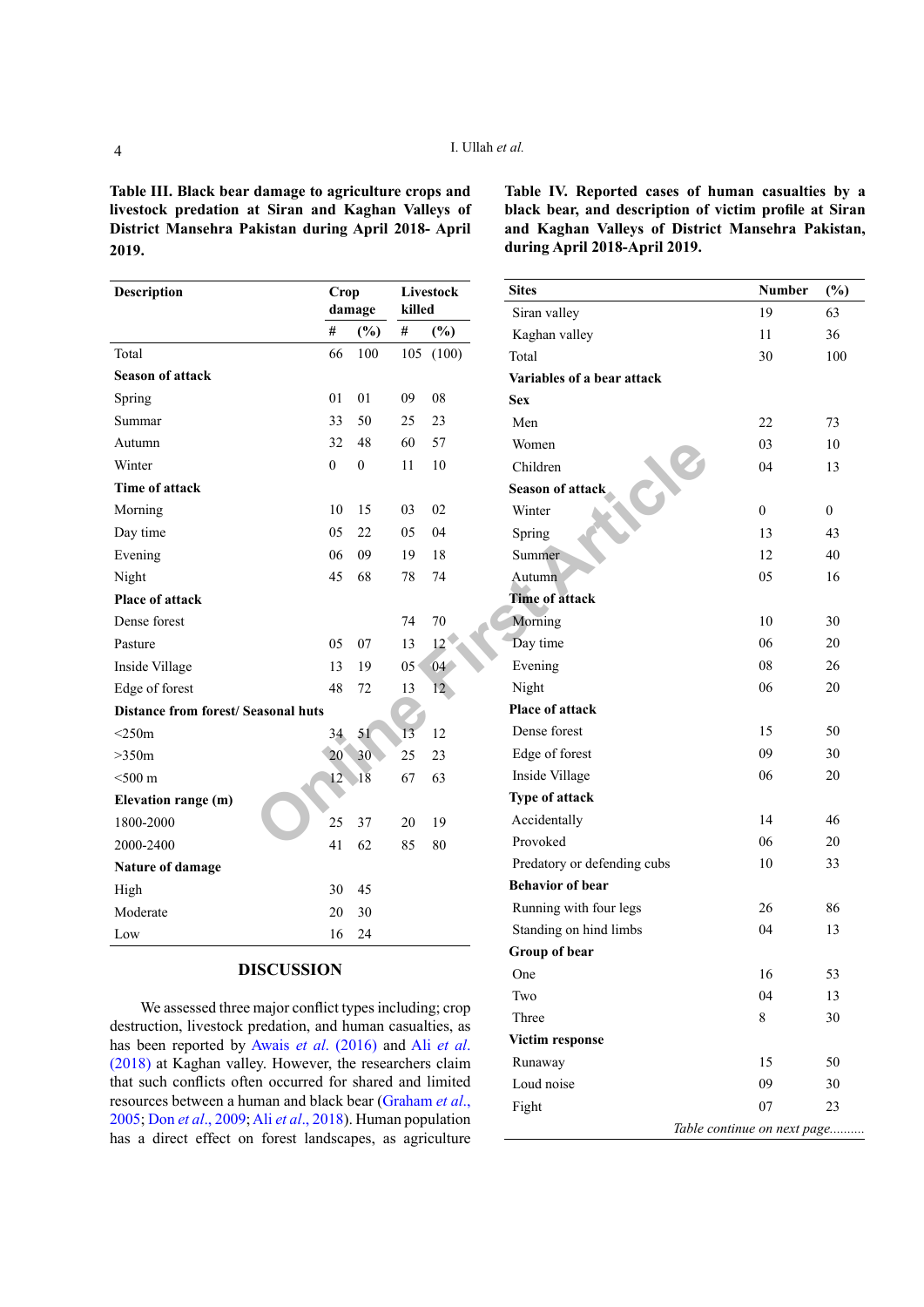| <b>Sites</b>                  | <b>Number</b> | (%) |
|-------------------------------|---------------|-----|
| Victim activity               |               |     |
| Livestock grazing             | 08            | 30  |
| Busy in field                 | 06            | 20  |
| Searching cattle              | 10            | 33  |
| Mushroom or timber collection | 05            | 16  |
| Defecation                    | 01            | 3   |
| Target part of the victim     |               |     |
| Face                          | 15            | 50  |
| Back                          | 10            | 33  |
| Legs or other body parts      | 05            | 16  |
| <b>Consequence of attack</b>  |               |     |
| Victim killed                 | 6             | 20  |
| Victim Injured                | 24            | 80  |

<span id="page-4-1"></span>**Table V. Respondents' suggestion on mitigation strategies of Human-black bear conflict.**

|                  | Table V. Respondents' suggestion on mitigation<br>strategies of Human-black bear conflict.                |    | and rolling over the rest of the fie<br>that black bears preferred to fee<br>sources found proximate to fore<br>due to depletion of wild food |                                                                                                                                                                  |  |
|------------------|-----------------------------------------------------------------------------------------------------------|----|-----------------------------------------------------------------------------------------------------------------------------------------------|------------------------------------------------------------------------------------------------------------------------------------------------------------------|--|
|                  | <b>Strategies Variables</b>                                                                               |    | Frequency %                                                                                                                                   | within bear habitat (Liu et al., 201<br>forest resource and human depen                                                                                          |  |
|                  | Preventive Stonewall shelter                                                                              | 20 | 20.0                                                                                                                                          | of natural food due to which bla                                                                                                                                 |  |
| measures         | Barbed wire fencing                                                                                       | 30 | 30.0                                                                                                                                          | human settlements and cause dan                                                                                                                                  |  |
|                  | Self guarding                                                                                             | 35 | 35.0                                                                                                                                          | Livestock predation was th                                                                                                                                       |  |
|                  | Dog guarding                                                                                              | 15 | 15.0                                                                                                                                          | issue reported, of which goat an                                                                                                                                 |  |
|                  | Mitigative Compensation of loss                                                                           | 70 | 70.0                                                                                                                                          | predated animals (Charoo et al.,                                                                                                                                 |  |
| measure          | Employment                                                                                                | 25 | 25.0                                                                                                                                          | were reported by Huygens et al.                                                                                                                                  |  |
|                  | Elimination of damaging animal 05                                                                         |    | 05.0                                                                                                                                          | domestic animals might be easie                                                                                                                                  |  |
| black bear.      | Table VI. Respondents' attitudes according to their<br>age, education, occupation, and interaction with a |    |                                                                                                                                               | wild predators to prey due to lack<br>Studies revealed that<br>encountered domestic livestock<br>prey (Woodroffe, 2000; Liu e<br>increasing density of carnivore |  |
| Categories n=100 | <b>Attitude frequency</b><br><b>Positive Negative Neutral</b>                                             |    | <b>Total</b>                                                                                                                                  | population of natural prey, which<br>increased incidence of livestock<br>al., 2003; Madden. 2004; Graham                                                         |  |
| Age              | < 25<br>10<br>4                                                                                           | 6  | 20                                                                                                                                            | summer season, livestock was n                                                                                                                                   |  |

<span id="page-4-0"></span>**Table VI. Respondents' attitudes according to their age, education, occupation, and interaction with a black bear.**

| Categories n=100 |                             | <b>Attitude frequency</b> | <b>Total</b>            |    |    |
|------------------|-----------------------------|---------------------------|-------------------------|----|----|
|                  |                             | <b>Positive</b>           | <b>Negative Neutral</b> |    |    |
| Age              | < 25                        | 10                        | 4                       | 6  | 20 |
|                  | 26-45                       | 8                         | 15                      | 10 | 33 |
|                  | > 45                        | 12                        | 25                      | 10 | 47 |
| Education        | Illeterate                  | 15                        | 30                      | 8  | 53 |
|                  | Primary/<br>Middle          | 5                         | 15                      | 5  | 25 |
|                  | Secondary/H. 4<br>secondary |                           | 10                      | 2  | 16 |
|                  | University                  | 6                         | 0                       | 0  | 6  |
| Occupation       | Farmer                      | 10                        | 20                      | 7  | 37 |
|                  | Shepherd                    | 2                         | 25                      | 5  | 32 |
|                  | Govt.<br>employee           | 13                        | $\theta$                | 3  | 16 |
|                  | Other                       | 8                         | 3                       | 4  | 15 |
| Interaction      | High                        | 4                         | 37                      | 10 | 51 |
| with bear        | Medium                      | 10                        | 9                       | 15 | 34 |
|                  | Low                         | 11                        | 1                       | 3  | 15 |

land expansion towards forested land, increased human dependence on forest resources, leading to disturbing wildlife, particularly bears, and hasten risk of encounters [\(Charoo](#page-5-15) *et al*., 2011; [Escobar](#page-5-13) *et al*., 2015).

In the present study, maize was the most invaded crop by a black bear, as compared to fruits and vegetables during the summer months of August and September, which showed consistency with the finding of Ali *et al*[. \(2018\)](#page-5-3), although wheat crop damage has also been reported from District Diamer, Gilgit-Baltistan by Ali *et al*[. \(2018\)](#page-5-3). The villagers had the experience of recognizing black bear damage, as most of the respondents claimed that black bears pulled over standing plants with their paws, removed the cob corn, ate them, and destroyed the crop by crawling and rolling over the rest of the field. Such behavior insight that black bears preferred to feed on anthropogenic food sources found proximate to forest land, which might be due to depletion of wild food consumed by livestock within bear habitat (Liu *et al*., 2011). Livestock pressure on forest resource and human dependence leads to depletion of natural food due to which black bear is forced to visit human settlements and cause damage to crops.

Livestock predation was the next common conflict issue reported, of which goat and sheep were the most predated animals (Charoo *et al*., 2011). Similar findings were reported by Huygens *et al*. (2003) and revealed that domestic animals might be easier for black bear or other wild predators to prey due to lack of escaping experiences.

Studies revealed that wild predators easily encountered domestic livestock as compared to natural prey (Woodroffe, 2000; Liu *et al*., 2011). However increasing density of carnivores leads to a decreased population of natural prey, which may be correlated with increased incidence of livestock depredation ([Huygens](#page-5-18) *et al*., 2003; Madden. 2004; Graham *et al*., 2005). During the summer season, livestock was mostly disposed to black bear attacks, because local inhabitants routinely migrated towards highland pastures (temporary residences) for livestock grazing, providing an opportunity for a black bear to attack. However, in autumn, bears generally faced scarcity of food, as a result, changed their abode towards lower elevation to avail chances of livestock predation ([Huygens](#page-5-18) *et al*., 2003; Ali *et al*[., 2018\)](#page-5-3). In addition, human casualties mostly occurred accidentally, leading to severe injuries or even death. The main contributing factor of human casualties was human interference in bear habitat during dusk or dawn time which shows consistency with the finding of Liu *et al*[. \(2011\)](#page-5-7), Awais *et al*[. \(2016\),](#page-5-16) and Penjor and Dorii (2020).

*Statemenet of conflict of interest*

The authors have declared no conflict of interest.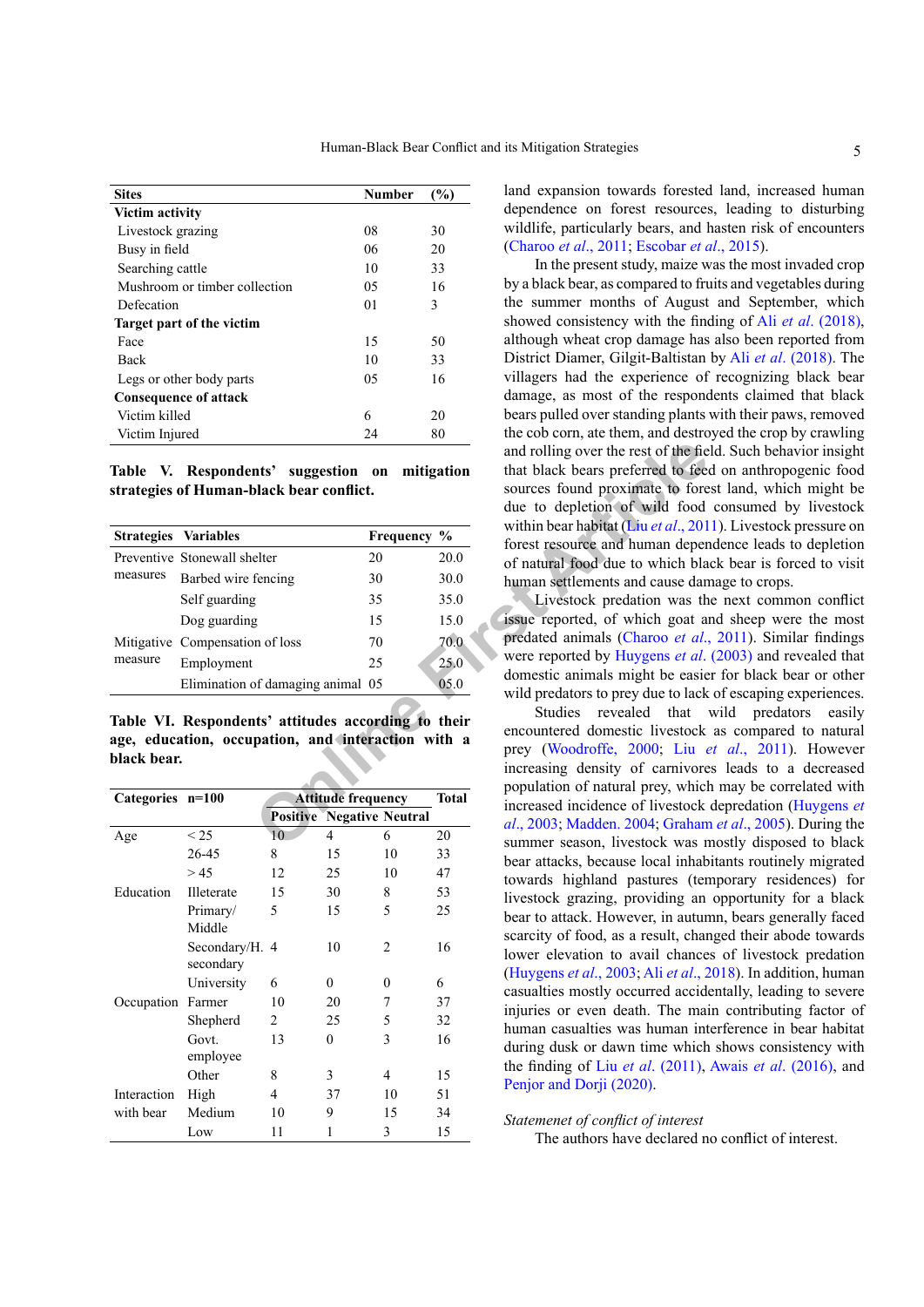#### **REFERENCES**

- <span id="page-5-10"></span>Abbas, F.I., Bhatti, Z.I., Haider, J. and Mian, A., 2015. Bears in Pakistan: Distribution, population biology, and human conflicts. *J. BioResour. Manage.*, **2**: 1*-*13*.* <https://doi.org/10.35691/JBM.5102.0015>
- Ali, S., Li, D., Congbin, F. and Khan, F., 2015. Twenty first century climatic and hydrological changes over Upper Indus Basin of Himalayan region of Pakistan. *Environ. Res. Lett.,* **10**: 014007.
- <span id="page-5-3"></span>Ali, A., Waseem, M., Teng, M., Ali, S., Ishaq, M., Haseeb, A. and Zhou, Z., 2018. Human-Asiatic black bear (*Ursus thibetanus*) interactions in the Kaghan Valley, Pakistan. *Ethol. Ecol. Evol.*, **30**: 399-415. https://doi.org/10.1080/03949370.2017.1 [423113](https://doi.org/10.1080/03949370.2017.1423113)
- <span id="page-5-9"></span><span id="page-5-1"></span>Ambarli, H. and Bilgin, C.C., 2008. Human brown bear conflicts in Artvin, North Eastern Turkey: Encounters, damage, and attitudes. *Ursus,* **19**: 146- 154.<https://doi.org/10.2192/1537-6176-19.2.146>
- Volting: (Volting: 10.1080/03949370.2017.1<br> **Online Article**<br>
In Articles. Under the University of the Mathematical Change, and attitudes. Ursus, 19: H46-<br>
In Article Articles. Ursus, 19: 1466 Articles. Ursus, M.N.<br>
In Art Aryal, A., Brunton, D., Ji, W., Barraclough, R.K. and Raubenheimer, D., 2014. Human carnivore conflict: Ecological and economical sustainability of predation on livestock by Snow Leopard and other Carnivores in the Himalaya. *Sustainab. Sci.*, **9**: 321-329. https://doi.org/10.1007/s11625-014- [0246-8](https://doi.org/10.1007/s11625-014-0246-8)
- <span id="page-5-2"></span>Aryal, A., Raubenheimer, D., Sathyakumar, S., Poudel, B.S., Ji, W., Kunwar, K.J. and Brunton, D., 2012. Conservation strategy for brown bear and its habitat in Nepal. *Diversity*, **4**: 301-317. https://doi. [org/10.3390/d4030301](https://doi.org/10.3390/d4030301)
- <span id="page-5-16"></span>Awais, M., Khan, M.F. and Zamman, I.U., 2016. Retaliatory Asiatic black bear (*Ursus thibetanus*) Killings in District Mansehra Pakistan. *Int. Bear News,* **25**: 16-18.
- <span id="page-5-12"></span>Bargali, H.S., Akhtar, N. and Chauhan, N.P.S., 2005. Characteristics of sloth bear attacks and human casualties in North Bilaspur Forest Division, Chhattisgarh, India. *Ursus*, **16**: 263-267. [https://](https://doi.org/10.2192/1537-6176(2005)016%5b0263:COSBAA%5d2.0.CO;2) [doi.org/10.2192/1537-6176\(2005\)016\[0263:COSB](https://doi.org/10.2192/1537-6176(2005)016%5b0263:COSBAA%5d2.0.CO;2) [AA\]2.0.CO;2](https://doi.org/10.2192/1537-6176(2005)016%5b0263:COSBAA%5d2.0.CO;2)
- <span id="page-5-4"></span>Browne, N.C. and Jonker, S.A., 2008. Attitudes toward wildlife and conservation across Africa: A review of survey research. *Hum. Dimens. Wildl.*, **13**: 47- 70.<https://doi.org/10.1080/10871200701812936>
- <span id="page-5-5"></span>Can, O.E., Cruze, D.N., Garshelis, D.L., Beecham, J. and Macdonald, D.W., 2014. Resolving humanbear conflict: a global survey of countries, experts, and key factors. *Conserv. Lett.*, **7**: 501-513. [https://](https://doi.org/10.1111/conl.12117) [doi.org/10.1111/conl.12117](https://doi.org/10.1111/conl.12117)

<span id="page-5-15"></span>Charoo, S.A., Sharma, L.K. and Sathyakumar, S.,

2011. Asiatic black bear-human interactions around Dachigam National Park, Kashmir, India. *Ursus*, **22**:106-114. [https://doi.org/10.2192/](https://doi.org/10.2192/URSUS-D-10-00021.1) [URSUS-D-10-00021.1](https://doi.org/10.2192/URSUS-D-10-00021.1)

- <span id="page-5-14"></span>Chauhan, N.P.S., 2003. Human casualties and livestock depredation by black and brown bears in the Indian Himalaya, 1989-98. *Ursus*, **14**: 84-87.
- <span id="page-5-0"></span>Dar, N.I., Minhas, R.A., Zaman, Q. and Linkie, M., 2009. Predicting the patterns, perceptions and causes of human–carnivore conflict in and around Machiara National Park, Pakistan. *Biol. Conserv.*, **142**: 2076- 2082. <https://doi.org/10.1016/j.biocon.2009.04.003>
- <span id="page-5-6"></span>Don, C., Bright, W.A., Teel, D.A. and Vaske, T.L., 2009. Human-black bear conflict in urban areas: an integrated approach to management response. *Hum. Dimens. Wildl.*, **14**: 174-184. <https://doi.org/10.1080/10871200902839316>
- <span id="page-5-13"></span>Escobar, L.E., Awan, M.N. and Qiao, H., 2015. Anthropogenic disturbance and habitat loss for the red listed Asiatic black bear (*Ursus thibetanus*): Using ecological niche modeling and night time light satellite imagery. *Biol. Conserv.*, **191**: 400- 407.<https://doi.org/10.1016/j.biocon.2015.06.040>
- <span id="page-5-17"></span>Graham, K., Beckerman A.P. and Thirgood, S., 2005. Human predator prey conflicts: Ecological correlates, prey losses and patterns of management. *Biol. Conserv.,* **122**: 159-171. [https://doi.](https://doi.org/10.1016/j.biocon.2004.06.006) org/10.1016/j.biocon.2004.06.006
- <span id="page-5-18"></span>Huygens, O.C., Miyashita, T., Dahle, B., Carr, M., Izumiyama, S., Sugawara, T. and Hayashi, H., 2003. Diet and feeding habits of Asiatic black bears in the Northern Japanese Alps. *Ursus*, **14**: 236-245.
- Khan, A., Umhang, G., Ullah, Z., Boué, F., Bastid, V., Ullah, I. and Ahmed, H., 2021. Investigation of *Echinococcus multilocularis* in foxes and dogs in Pakistan by detection of copro-DNA. *Parasitol. Res.,* **120**: 1–7. [https://doi.org/10.1007/s00436-](https://doi.org/10.1007/s00436-020-07001-x) [020-07001-x](https://doi.org/10.1007/s00436-020-07001-x)
- <span id="page-5-7"></span>Liu, F., Mcshea, W.J., Garshelis, D.L., Zhu, X., Wang, D. and Shao, L., 2011. Human wildlife conflicts influence attitudes but not necessarily behaviors: Factors driving the poaching of bears in China. *Biol. Conserv.*, **144**: 538-547. [https://doi.org/10.1016/j.](https://doi.org/10.1016/j.biocon.2010.10.009) [biocon.2010.10.009](https://doi.org/10.1016/j.biocon.2010.10.009)
- <span id="page-5-8"></span>Madden, F., 2004. Creating coexistence between humans and wildlife: Global perspectives on local efforts to address human wildlife conflict. *Hum. Dimens. Wildl.*, **9**: 247-257. [https://doi.](https://doi.org/10.1080/10871200490505675) [org/10.1080/10871200490505675](https://doi.org/10.1080/10871200490505675)
- <span id="page-5-11"></span>Naeem, A.M., Karamanlidis, A.A., Siddique, A.M., Ali, N.M. and Kabir, M., 2016. Preliminary survey on Asiatic black bear in Kashmir Himalayas, Pakistan: